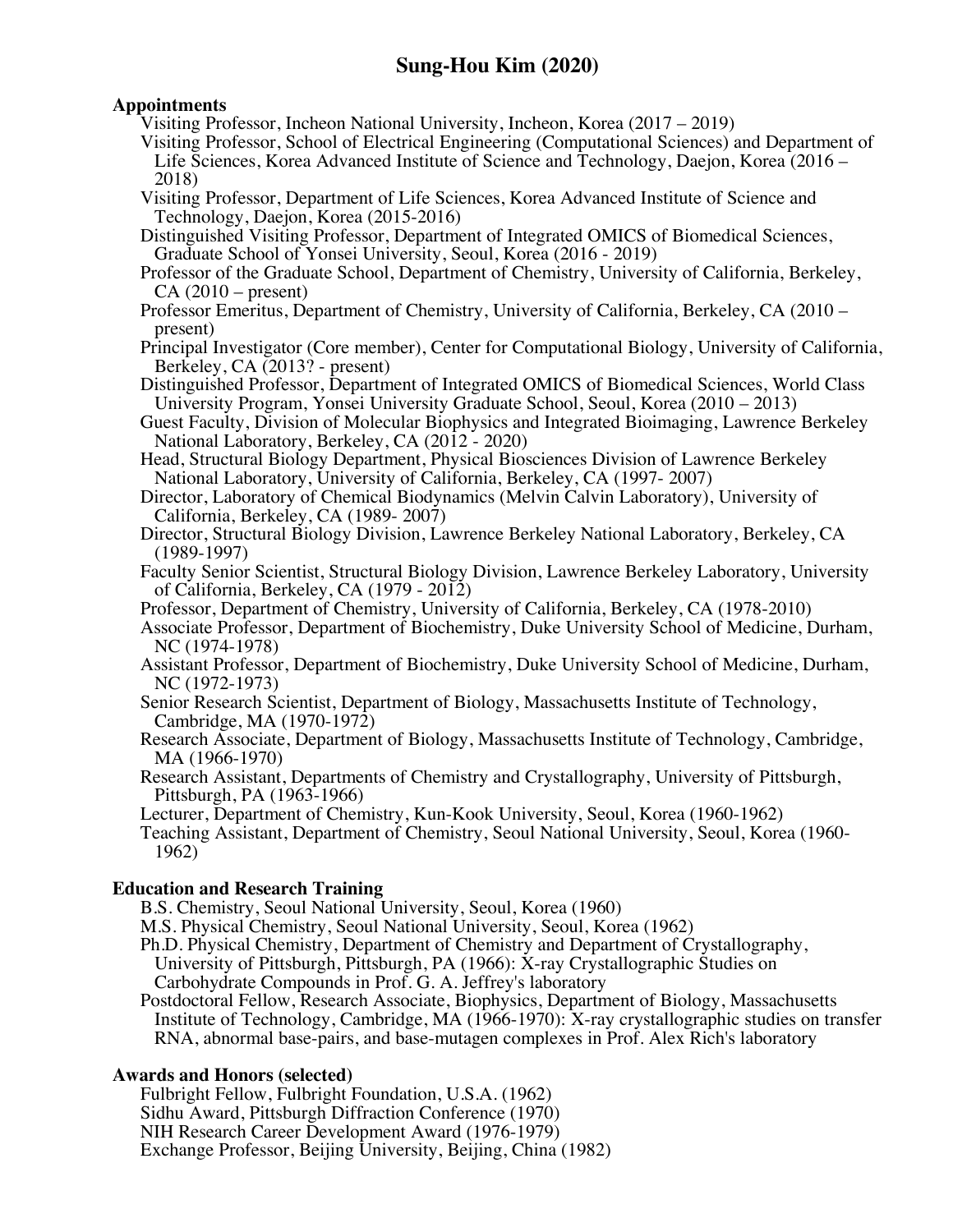Miller Research Professor, University of California, Berkeley, CA (1983-1984)

Presidential Service Merit Award, Republic of Korea (1985)

Guggenheim Fellow, J.S. Guggenheim Foundation, New York (1985-86)

Visiting Professor, University of Paris, Paris, France (1986)

Fellow, Foundation for Promotion of Cancer Research, National Cancer Center, Tokyo, Japan (1987)

Ernest O. Lawrence Award, United States Department of Energy (1987)

Princess Takamatsu Award, Princess Takamatsu Cancer Foundation, Tokyo, Japan (1989)

The First Korean Overseas Compatriot's Prize in Science, Korean Broadcasting System, Seoul, Korea (1993)

The Ho-Am Prize in Science, Samsung Foundation, Seoul, Korea (1994)

Fellow, The American Academy of Arts and Sciences (1994)

Member, The U.S. National Academy of Sciences (1994)

Fellow, The Korean Academy of Science and Technology (1995)

Miller Research Professor, University of California, Berkeley (1996)

Founding Fellow, Korean Association for the Advancement of Sciences (1998)

First KAST Prize in Science, Korea Academy of Science and Technology (KAST), Seoul, Korea (2000)

Outstanding Korean Medical Scientist Award, Korean Medical Association, Seoul, Korea (2002) Outstanding Performance Award, Lawrence Berkeley National Laboratory, Berkeley, CA (2004) Honorary member of the National Academy of Sciences of Republic of Korea (2004)

Legacy Laureate Award, University of Pittsburgh, Pittsburgh, PA (2005)

The Pride of Alumni Award, 60-th Anniversary of Seoul National Univ., Seoul, Korea (2006)

Department of Chemistry Alumni Award, Univ. of Pittsburgh, Pittsburgh, PA (2008)

KASBP Achievement Award, Korean American Society in Biotech and Pharmaceuticals (2011) Distinguished Lecture Award, New England Bioscience Society, Boston, MA (2012)

The 225th Anniversary Medallion of the founding of University of Pittsburgh, awarded by the

Chancellor of Univ. of Pittsburgh, Pittsburgh, PA, (2014)

Alexander Rich Medal, Department of Biology, Massachusetts Institute of Technology, Cambridge, MA (2014)

Fellow, The American Association for the Advancement of Science (2018)

#### **Professional Organizations**

American Society for Biochemistry and Molecular Biology American Chemical Society Biophysical Society American Crystallographic Association American Association for the Advancement of Science Korean Scientists and Engineers in America The Protein Society

#### **Public Services and Advisory Appointments**

National Institute of Health Public Advisory Group Member, Biophysics and Biophysical Chemistry, Study Section A (1976-1980)

Editorial Board Member, *Journal of Biological Chemistry* (1979-1983)

Editorial Board Member, *Nucleic Acid Research* (1983-1986)

Co-Chairman, Nucleic Acids Gordon Research Conference (1983)

Scientific Planning Committee, National Foundation for Cancer Research (1983- ? )

Chairman, Task Force for Crystallography Curriculum Planning Committee, U.S.A. National Committee for Crystallography (1983-1985)

Member, Board of Directors, Korean Community Center of the East Bay, Oakland, CA (1983- 1991)

Council Member, Korean Scientists and Engineers Association in America (1988-1991)

Editorial Board Member, *Annual Review of Biophysics and Biomolecular Structure* (1989-1993) Editorial Board Member, *Current Opinion in Biotechnology* (1988- )

Chairman, Advisory Committee, Center for Korean Studies, Institute of East Asian Studies, UC Berkeley (1989-1997)

National Institute of Health Public Advisory Group Member, Molecular and Cellular Biophysics Study Section (1989-1990)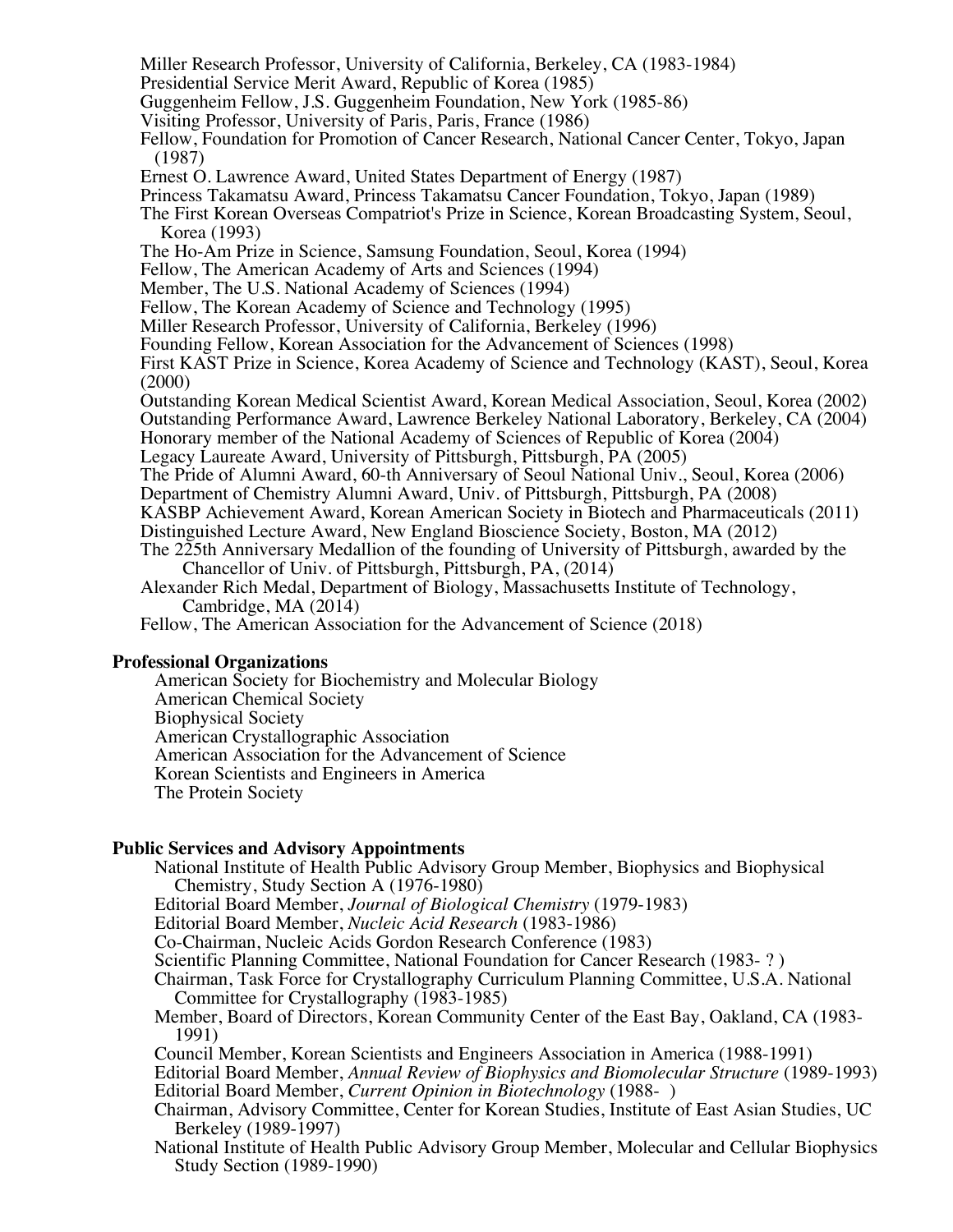Co-Chairman, Gordon Research Conference, Diffraction Method in Molecular Biology (1990) Member, U.S. National Committee for Crystallography, National Research Council, National

Academy of Sciences (1990-1991)

- Editorial Board Member, *Nucleic Acids Research* (1992-1997)
- Steering Committee, Structural Biology Synchrotron Users Organization (1992- 1996)
- Scientific Advisory Committee of the Cancer Research Fund of the Damon Runyon-Walter Winchell Foundation (1993-1994)
- Advisory Board, *Molecules and Cells*, Seoul, Korea (1993- )
- Advisory Committee Member, National Science Foundation of Korea (1993- )

Board of Scientific Councilors, National Center for Biotechnology Information, National Institutes of Health (1993-1994)

- Advisory Director, Structural Biology Center, Korea Institute of Science and Technology (1994- 2001)
- Scientific Review Board, Howard Hughes Medical Institute (1995-1999)
- Editorial Board Member, *Nucleic Acid Sciences* (1996- )
- Member, Board of Directors, Korean Academy of Science and Technology (1998-1997)
- Member, Nominating Committee for Foreign Academy Members, U.S. National Academy of Sciences (1998-2010)
- Charter Member, Protein Data Bank Advisory Board, Protein Data Bank (2000-2005)
- Associate Editor, Journal of Structural and Functional Genomics (1999-2005)
- Member, Editorial Board, Journal of Bacteriology (2001-2002)
- Member, Editorial Board, Journal of Applied and Environmental Microbiology (2001-2002)
- Member, Board of Directors, Korean Human Proteome Organization (2001- )
- Member, Protein Research Group Research Review Committee, RIKEN, Japan (2001-2003)
- Member, Executive Committee, Center for Korean Studies, Univ. of California, Berkeley (2001- 2005)
- Member, International Advisory Committee, Northwest Structural Genomics Center, UK (2002- 2004)
- Presidential Advisory Professor, Yonsei University, Seoul, Korea (2004 2008)
- Member, Advisory Editorial Board, Molecular Systems Biology, EMBO (2004 )

 Member, The Prime Minister's Committee on the Advancement of Medical Industry, Korea (2005 - 2008)

- Scientific Advisor, Steering Committee, The Protein Structure Initiative II, U.S. National Institutes of Health (2006 - 2008)
- Member, Scientific Advisory Board, Center for structures of membrane proteins, Univ. of California, San Francisco, San Francisco, CA (2006 2007)
- 

Member, the Advisory Board, Korean National Cancer Center, Seoul, Korea (2006 - 2008)<br>Advisor and Visiting Distinguished Scientist, Daegu Gyeongbuk Institute of Science and<br>Technology, Daegu, Korea (2007 -2009)

Distinguished Professor, Department of Biomedical Sciences, WCU Program, Yonsei University Graduate School, Seoul, Korea (2010 – 2014)

Member, Special Advisory Board for the Advanced Pharmaceuticals, Korea Food and Drug Administration, Korea (2011 – 2014)

 Member, Special Advisory Board for the Advanced Biopharmaceuticals, the Ministry of Food and Drug Safety, Korea (2015 – 2018)

#### **Founding Member of Companies (Year founded)**

Serra Pharmacuticals, Inc. (Drug discovery) San Francisco CA (1990) Seren Agricorp**/**United Agricorp, Inc. (Improved agricultural products), Berkeley, CA (1993) Crystalgenomics, Inc. (Drug discovery), Daejon, Korea (1999) Plexxikon, Inc. (Drug discovery), Berkeley, CA (2001) MLSage, Inc. (Genomics), San Diego, CA (2017)

#### **Consultant or Scientific Advisory Board Member to**

Lucky Biotech Co., Emeryville CA (Currently LG Chemical Ltd., Daejon, Korea); 1985-1995 G.D. Searle, Skokie, IL ; 1983? - 1985? Nutrasweet Co. Skokie, IL ;1985?-1987 Merck Sharp and Dohme Research Laboratories, West Point, PA,; 1987-1990 Hoffman-LaRoche Inc., Nutley, NJ, as "Consulting Lecturer"; 1988-1989 Hitachi Software Engineering Co., Ltd, Yokohama, Japan; 1988-1989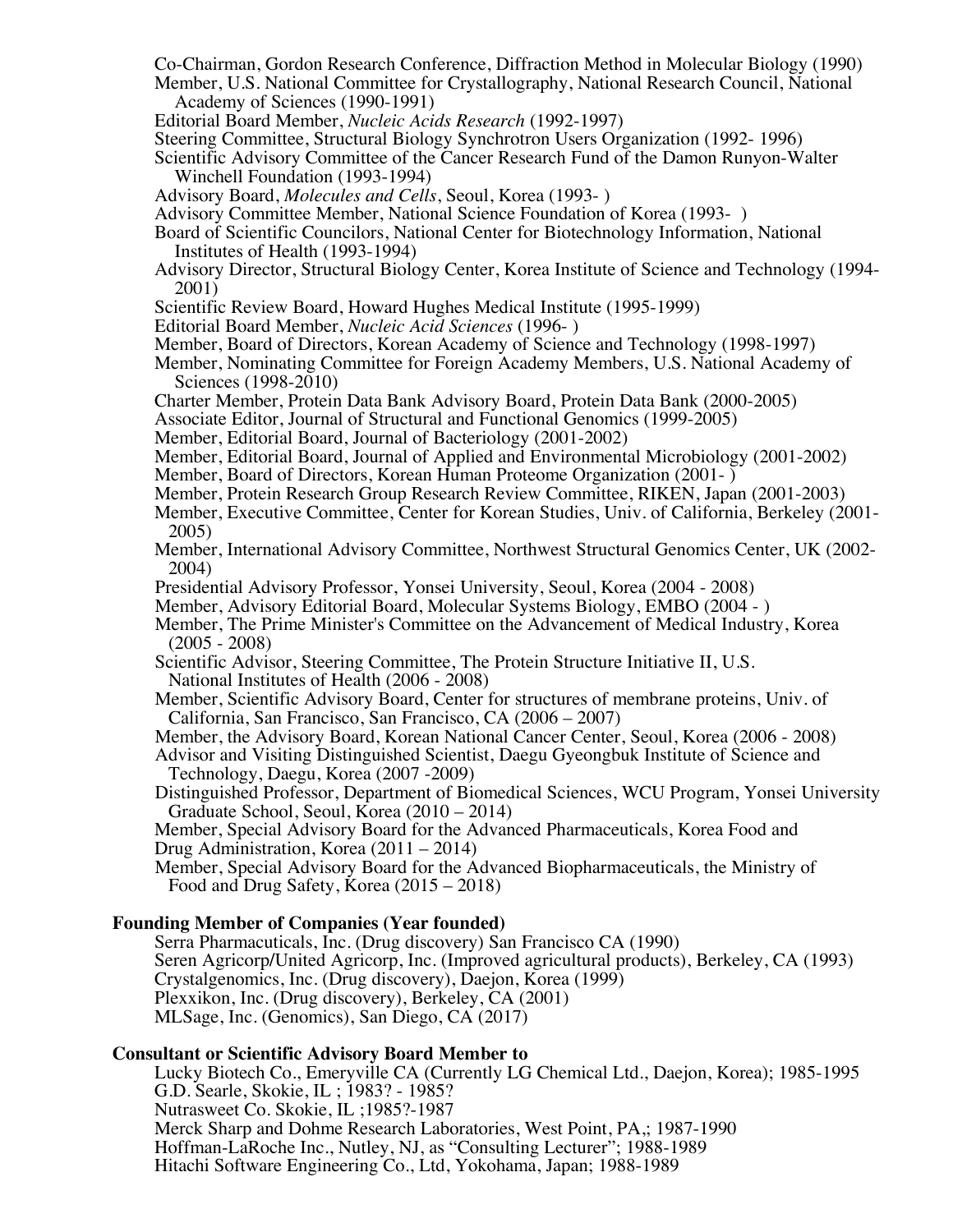Burroughs Wellcome Co., Research Triangle Park, NC, as "Consulting Lecturer"; 1989-1990 Serra Pharmaceuticals, San Francisco, CA (Acquired by KaroBio of Sweden); 1992-1996 Asahi Chemical Industries, Ltd., Shizuoka, Japan; 1994-1997 Chungam Biotech Research Center, Seoul, Korea; 1995-1996 Kumho Group, Seoul, Korea; 1995-1998 LG Chemical Ltd., Taejon, Korea; 1996-1998;1998-2000 CV Therapeutics Inc., Palo Alto, CA; 1994-1999 Sugen , Inc., South San Francisco, CA; 1997-1999 Scios, Inc., Mountain View, CA, Consultant; 1998-2000 Procter and Gamble Pharmaceuticals, Inc., Maso, OH; 1998-1999 Iconix Pharmaceuticals, Mountain View, CA, (Scientific Advisory Board); 1998-1999 Structural Genomix, San Diego, CA, (Scientific Advisory Board); 1999-2000 Crystal Genomics, Taejon, Korea; 2000-2000 Macrogen, Inc., Seoul, Korea; 2000-2003 Plexxikon, Inc., Berkeley, CA, Chairman of Scientific Advisory Board; 2001- 2011 Daiichi Pharmaceutical Co. Ltd.,Tokyo, Japan; 2001-2003 ProteinExpress, Co. Ltd, Chiba, Japan; 2001-2003 Samyang Genex Corp., Daejon, Korea; 2002-2003 Phage Biotechnology Corp., Tustin, CA. (Scientific Advisory Board); 2004-2009 Biopolymed, Inc., Seoul, Korea; 2004-2008 HanAll Biopharma Co. LTD, Daejon, Korea; 2013–2015 Eone Diagnomics Genome Center, Inchon, Korea; 2014 - present

# **Scientific publications, 3-D structure depositions and reagent contributions (as of 2020)** Over 350 published papers in scientific journals.

 Over 100 three-dimensional structures of proteins and nucleic acids deposited in Protein Data Bank, a public database.

 Over 710 shipments (as of 2020) of our bacterial plasmids have been made to scientists worldwide by Addgene.org, a non-profit plasmid repository

#### **Patents**

- U.S. Patent number 5,234,834 "Constructs for expression of monellin in plant cells" Issued August 10, 1993. Fischer, Robert**;** Kim, Sung-Hou**;** Cho, Joong M.; Penarrubia, Lola; Giovannoni, James; Kim, Rosalind
- U.S. Patent number 5,264,558 "Single-chain monellin analog as a low calorie protein sweetener" Issued November 23, 1993. Kim, Sung-Hou**;** Cho, Joong M.
- U.S. Patent number 5,478,923 "Class of low calorie protein sweeteners" Issued December 26, 1995. Kim Sung-Hou; Cho,Joong M.
- U.S. Patent number 5,487,983 "Expression systems for making single-chain monellin analogs" Issued January 30, 1996. Kim, Sung-Hou; Cho, Joong M.
- U.S. Patent number 5,670,339 "DNA encoding single-chain monellin" Issued September 23, 1997. Kim, Sung-Hou; Cho, Joong Myung
- U.S. Patent number 5,672,372 "Method for sweetening a food composition with single-chain monellin analogs", Issued September 30, 1997. Kim, Sung-Hou**;** Cho, Joong Myung
- U.S. Patent number 5,739,409 "Endogenously sweetened transgenic plant products" Issued April 14, 1998. Fischer, Robert; Kim, Sung-Hou; Cho, Joong Myung; Penarrubia, Lola; Giovannoni, James; Kim, Rosalind
- U.S. Patent number 5,866,114 "Crystallization of M-CSFa" Issued February 2, 1999 Pandit, Jayvardhan; Jancarik, Jarmila; Kim, Sung-Hou; Koths, Kirston; Halenbeck, Robert; Fear, Anna Lisa; Taylor, Eric; Yamamoto, Ralph; Bohm, Andrew
- Canadian Patent number 2,087,960 (U.S. Patent number: 5,739,409) "Endogenously sweetened transgenic plant products" Issued January 18, 2000 Fischer, Robert; Kim, Sung-Hou; Cho, Joong Myung; Penarrubia, Lola; Giovannoni, James; Kim, Rosalind
- U.S. Patent number 6,025,146 "Identification of M-CSF agonists and antagonists"